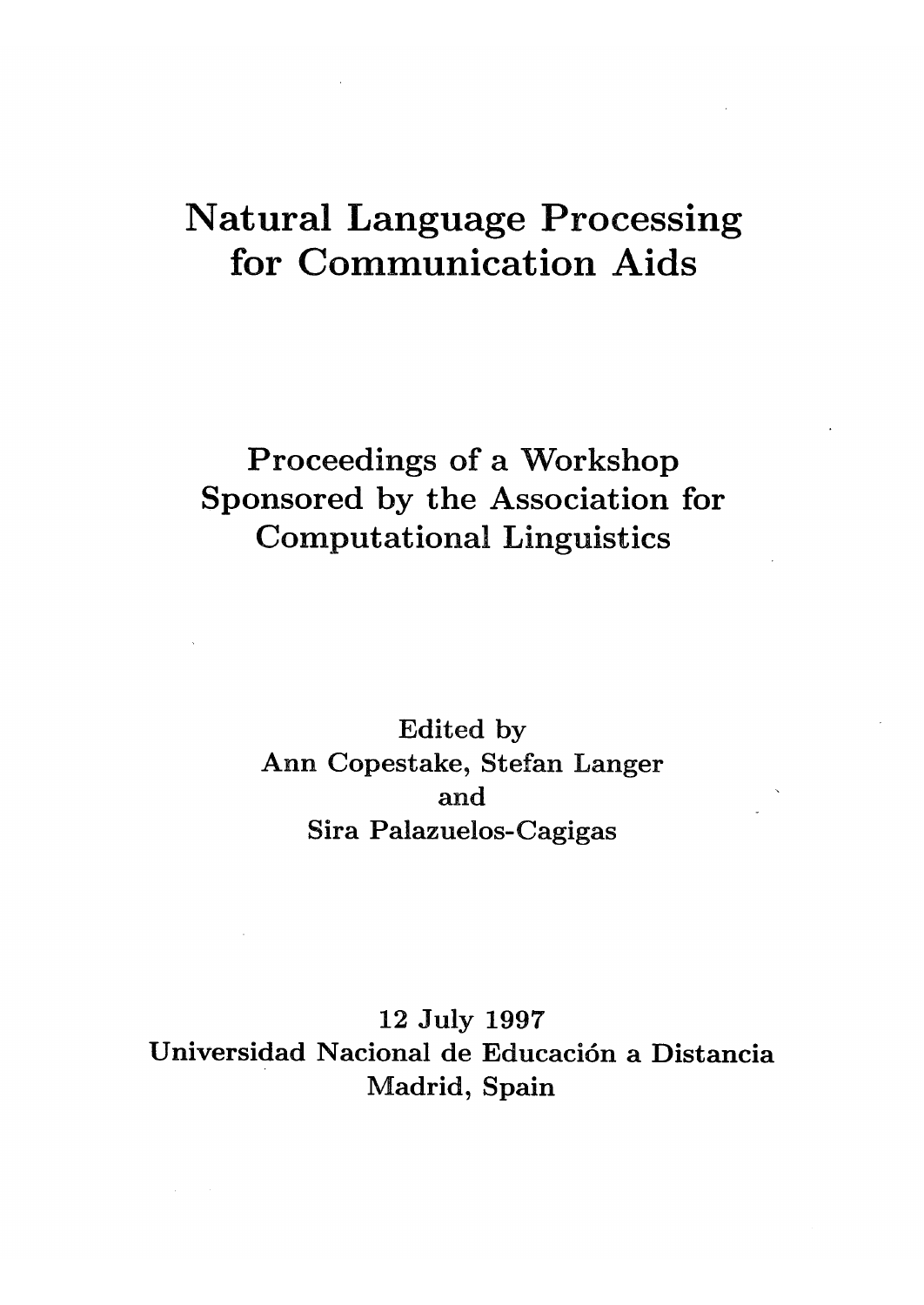$\label{eq:2.1} \frac{1}{\sqrt{2}}\int_{0}^{\infty}\frac{1}{\sqrt{2\pi}}\left(\frac{1}{\sqrt{2\pi}}\right)^{2}d\mu\left(\frac{1}{\sqrt{2\pi}}\right)\frac{d\mu}{d\mu}d\mu\left(\frac{1}{\sqrt{2\pi}}\right).$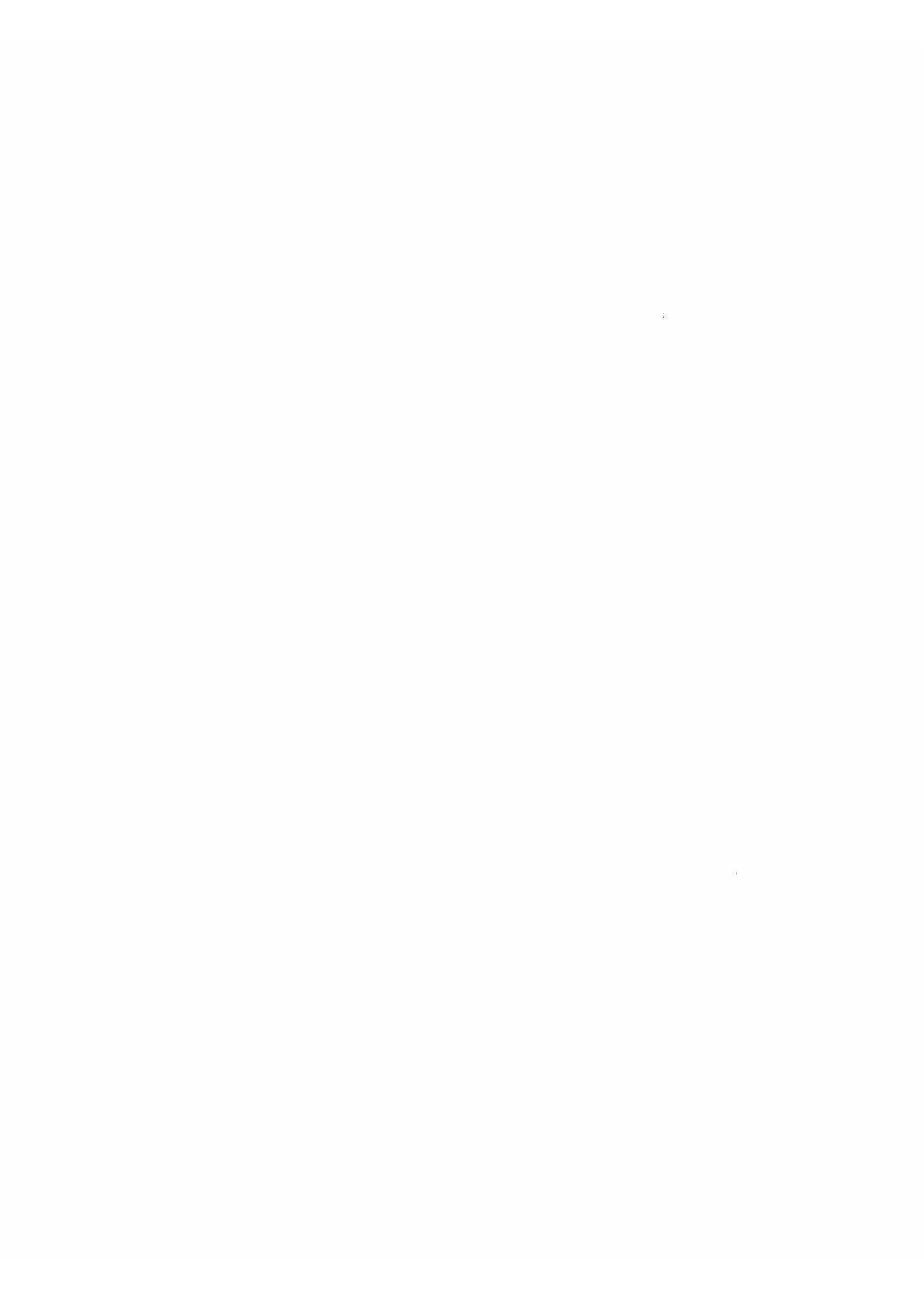# **Natural Language Processing for Communication Aids**

## **Proceedings of a Workshop Sponsored by the Association for Computational Linguistics**

## Edited by Ann Copestake, Stefan Langer and Sira Palazuelos-Cagigas

Universidad Nacional de Educaci6n a Distancia 12 July 1997 Madrid, Spain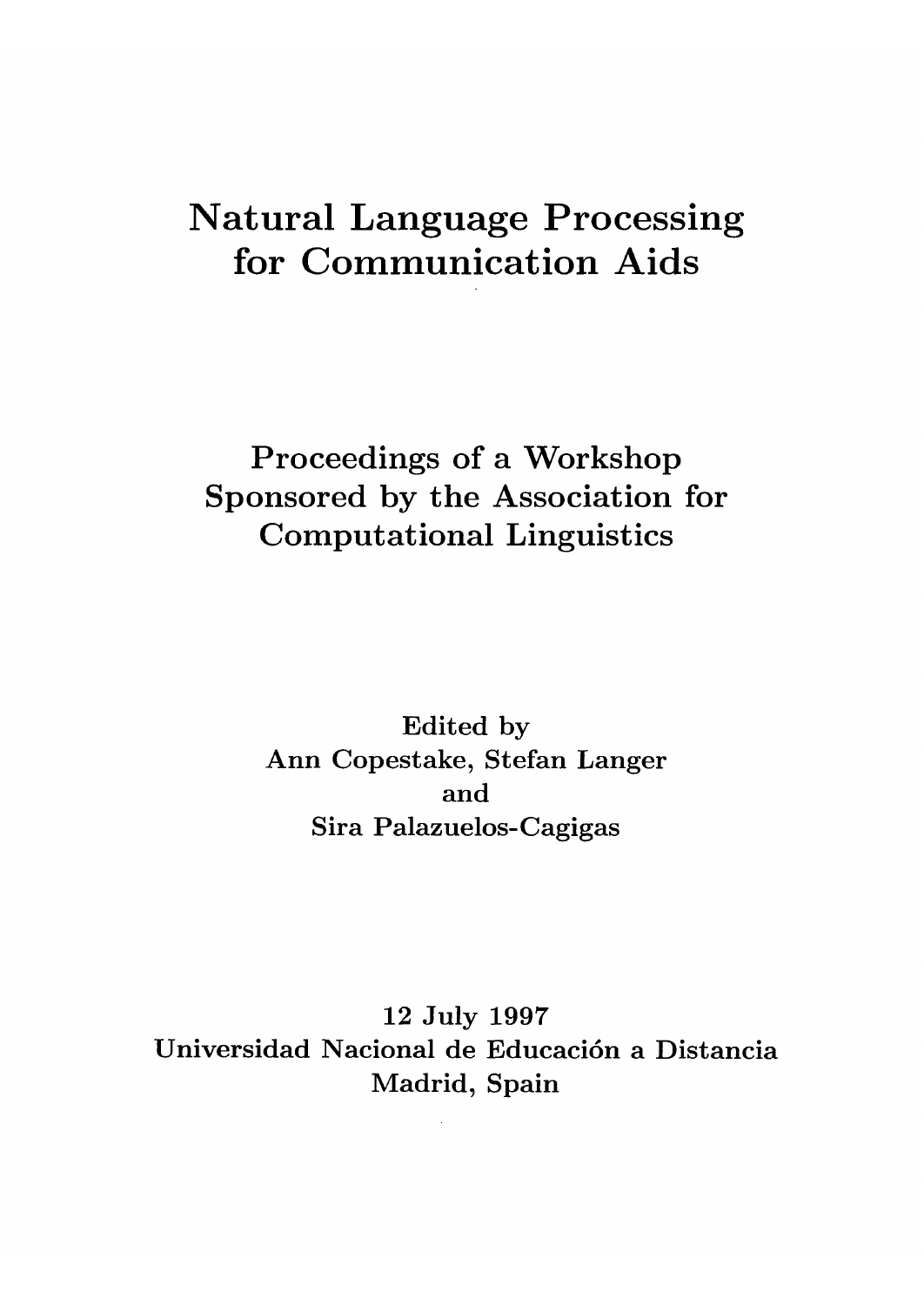(~) 1997, Association for Computational Linguistics

 $\overline{a}$ 

 $\bar{A}$ 

 $\sim$ 

 $\bar{\mathcal{A}}$ 

 $\sim$ 

 $\sim$ 

 $\bar{\beta}$ 

 $\mathcal{F}^{\text{max}}_{\text{max}}$ 

 $\bar{\mathcal{A}}$ 

Order additional copies from:

ACL P.O. Box 6090 Somerset, NJ 08875 1-908-873-3898

rasmusse@acl.bellcore.com

 $\bar{\beta}$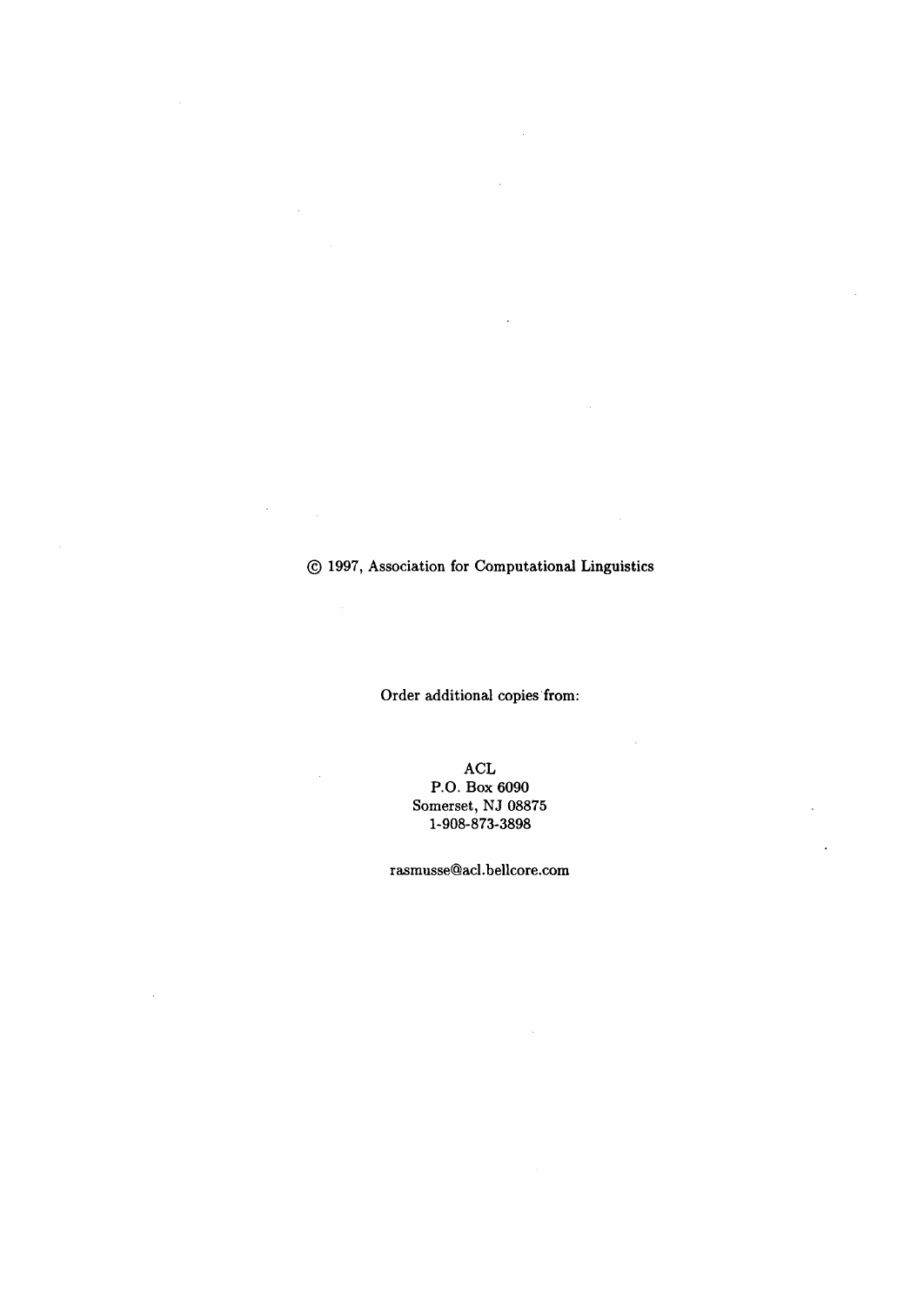#### **Introduction**

Many people have some sort of disability which impairs their ability to communicate. Work in alternative and augmentative communication (AAC) devices attempts to address this need. For example, people who have speech impairments may use a text-to-speech generator, or a system which synthesises speech based on input using an alternative symbol system. Prosthetic devices of this sort must be usable in a great variety of settings. They should enable the user to be a full participant in ordinary conversations, to lead transactional encounters and to prepare speech for more formal occasions. The extent to which this is possible depends on a number of factors, both physical and cognitive. The speech impairment may be due to a physical disability which has no effect on the person's linguistic ability, or it may be due to a cognitive, language impairment. Often, some combination of physical and cognitive disabilities is involved. Other communication aids include systems designed for deaf users and and tools for tutoring and rehabilitation for people with language impairments.

The workshop has two main aims:

- To provide a forum in which researchers in communication aids for people with disabilities can discuss the problems involved in these applications and the solutions being investigated in current research.
- To introduce this class of applications to NLP researchers who are not currently involved in the field. We believe that it would be beneficial for NLP as a whole if more researchers considered applications other than the standard ones (natural language interfaces, machine translation, message understanding and so on) where progress in creating practical systems has been so disappointing.

The papers in these proceedings describe some of the leading research in applying NLP to communication aids. All papers were reviewed by the program committee, which consisted of the organisers plus Marianne Hickey (University of Dundee), Sheri Hunnicutt (KTH, Stockholm), Kathleen Mc-Coy (University of Delaware), to whom we are very grateful for their thoughtful reviewing. The idea for holding the current workshop arose at the Workshop on NLP in Communication Aids for Non-speaking People (NLP & AAC '96) organized by Marianne Hickey and Stefan Langer at the University of Dundee. We are very grateful to the participants at that workshop for their suggestions and also to all the people who commented on the draft proposal for the current workshop. We would also like to thank Susanne Riehemann and Dikran Karagueuzian for their help in preparing these proceedings.

Ann Copestake, CSLI, Stanford University Stefan Langer, University of Dundee Sira E. Palazuelos-Cagigas, Universidad Politecnica de Madrid June 1997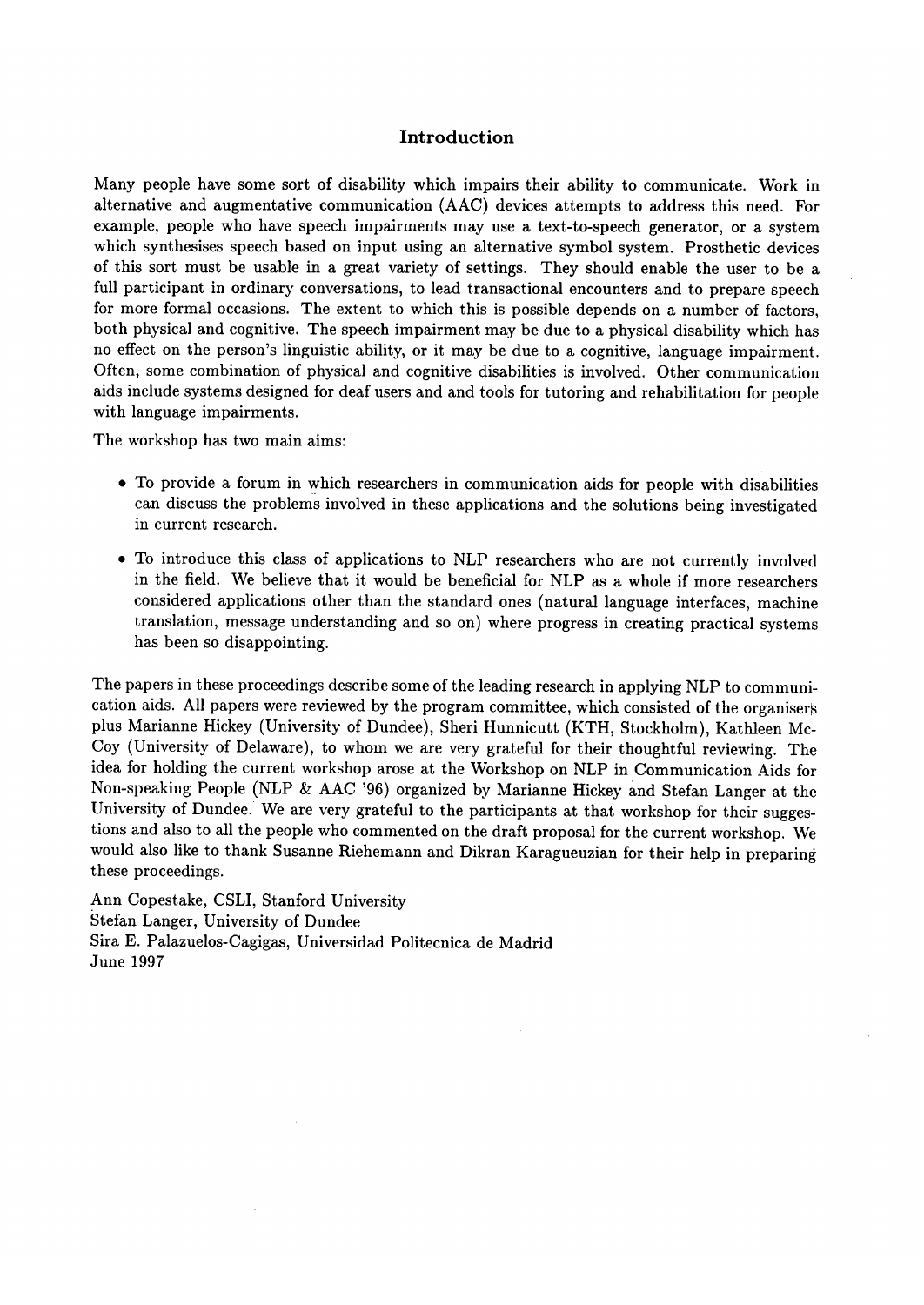$\label{eq:2.1} \frac{1}{\sqrt{2}}\int_{0}^{\infty}\frac{1}{\sqrt{2\pi}}\left(\frac{1}{\sqrt{2\pi}}\right)^{2\alpha} \frac{1}{\sqrt{2\pi}}\int_{0}^{\infty}\frac{1}{\sqrt{2\pi}}\left(\frac{1}{\sqrt{2\pi}}\right)^{\alpha} \frac{1}{\sqrt{2\pi}}\frac{1}{\sqrt{2\pi}}\int_{0}^{\infty}\frac{1}{\sqrt{2\pi}}\frac{1}{\sqrt{2\pi}}\frac{1}{\sqrt{2\pi}}\frac{1}{\sqrt{2\pi}}\frac{1}{\sqrt{2\pi}}\frac{1}{\sqrt{2\pi}}$ 

 $\label{eq:2.1} \frac{1}{\sqrt{2}}\int_{\mathbb{R}^3}\frac{1}{\sqrt{2}}\left(\frac{1}{\sqrt{2}}\right)^2\frac{1}{\sqrt{2}}\left(\frac{1}{\sqrt{2}}\right)^2\frac{1}{\sqrt{2}}\left(\frac{1}{\sqrt{2}}\right)^2\frac{1}{\sqrt{2}}\left(\frac{1}{\sqrt{2}}\right)^2\frac{1}{\sqrt{2}}\left(\frac{1}{\sqrt{2}}\right)^2\frac{1}{\sqrt{2}}\frac{1}{\sqrt{2}}\frac{1}{\sqrt{2}}\frac{1}{\sqrt{2}}\frac{1}{\sqrt{2}}\frac{1}{\sqrt{2}}$ 

 $\label{eq:2.1} \frac{1}{\sqrt{2}}\left(\frac{1}{\sqrt{2}}\right)^{2} \left(\frac{1}{\sqrt{2}}\right)^{2} \left(\frac{1}{\sqrt{2}}\right)^{2} \left(\frac{1}{\sqrt{2}}\right)^{2} \left(\frac{1}{\sqrt{2}}\right)^{2} \left(\frac{1}{\sqrt{2}}\right)^{2} \left(\frac{1}{\sqrt{2}}\right)^{2} \left(\frac{1}{\sqrt{2}}\right)^{2} \left(\frac{1}{\sqrt{2}}\right)^{2} \left(\frac{1}{\sqrt{2}}\right)^{2} \left(\frac{1}{\sqrt{2}}\right)^{2} \left(\$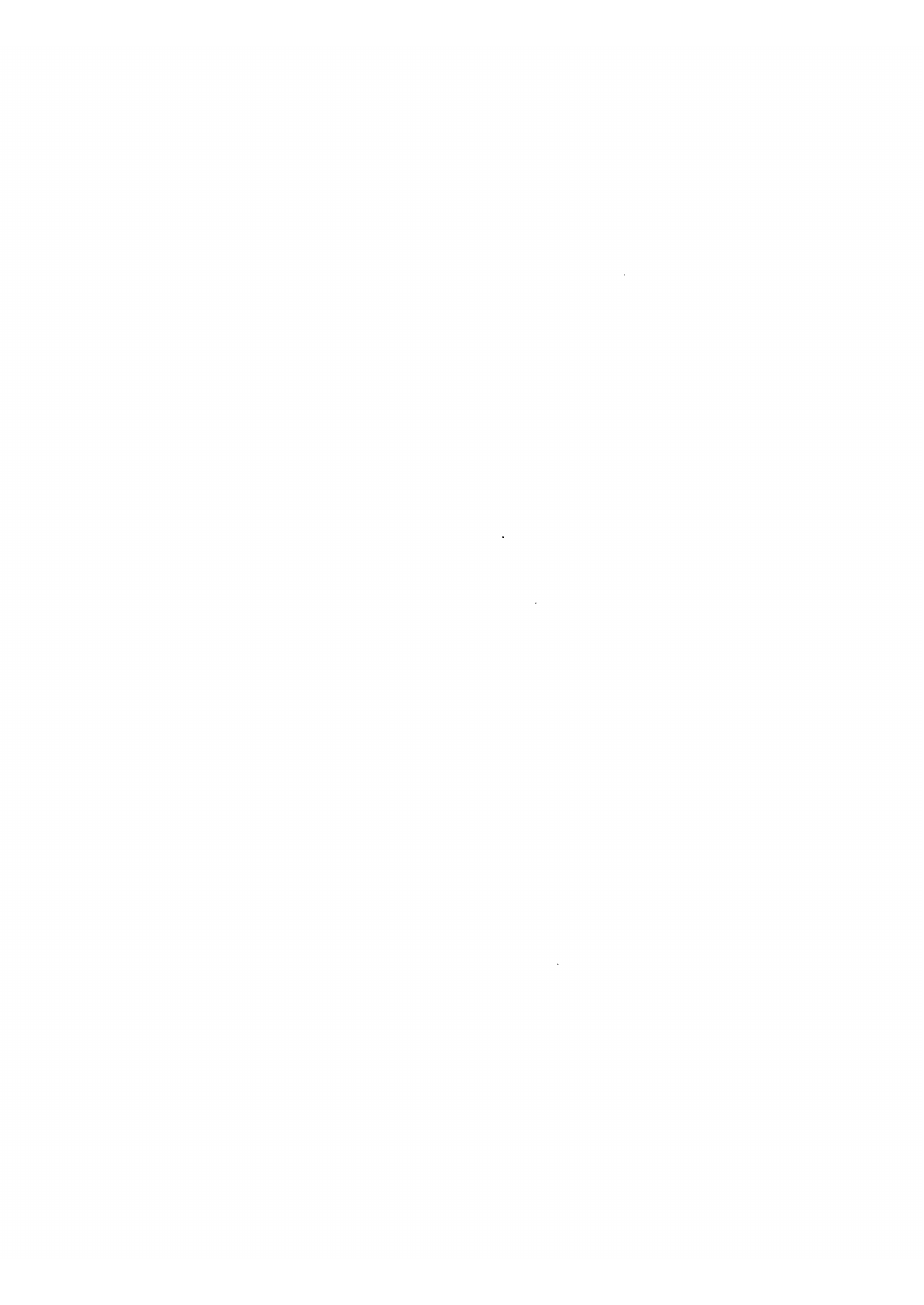### **NLP for Communication Aids**

#### Table of contents

 $\mathcal{L}^{\text{max}}_{\text{max}}$  and  $\mathcal{L}^{\text{max}}_{\text{max}}$ 

 $\hat{\mathcal{A}}$ 

 $\sim 10^{11}$ 

| John Todman and Norman Alm (University of Dundee, Scotland)                                                                                                                                                                                                                 |
|-----------------------------------------------------------------------------------------------------------------------------------------------------------------------------------------------------------------------------------------------------------------------------|
| Automatic message indexing and full text retrieval for a communication aid  9<br>Stefan Langer and Marianne Hickey (University of Dundee, Scotland)                                                                                                                         |
| Kathleen F. McCoy (University of Delaware, USA)                                                                                                                                                                                                                             |
| Profet, a new generation of word prediction: an evaluation study23<br>Alice Carlberger, Johan Carlberger, Tina Magnuson, Sira E. Palazuelos-Cagigas, M. Sharon<br>Hunnicutt and Santiago Aguilera Navarro (KTH Stockholm, Sweden and Ciudad Universitaria<br>Madrid, Spain) |
| Nestor Garay-Vitoria and Julio G. Abascal (Euskal Herriko Unibertsitatea, Basque Country)                                                                                                                                                                                   |
| Augmented and alternative NLP techniques for augmentative and alternative communication37<br>Ann Copestake (Stanford University, USA)                                                                                                                                       |
| Portia File and Leona Elder (University of Abertay Dundee, Scotland)                                                                                                                                                                                                        |
| A tutor for teaching English as a second language for deaf users of American Sign Language47<br>Kathleen F. McCoy and Lisa N. Masterman (University of Delaware, USA)                                                                                                       |
| Application of NLP technology to production of close-caption TV programs in Japanese for the<br>hearing impaired<br>. 55<br>Takahiro Wakao, Teramusa Ehara, Eiji Sawamura, Yoshiharu Abe and Katsuhiko Shirai<br>(Telecommunications Advancement Organization, Japan)       |
| A software for language education and rehabilitation of autistic-like children59<br>Elisabeth Godbert, Pascal Mouret, Robert Pasero and Monique Rolbert (Laboratoire<br>D'Informatique de Marseille, CNRS and Université de la Méditerranée, France)                        |